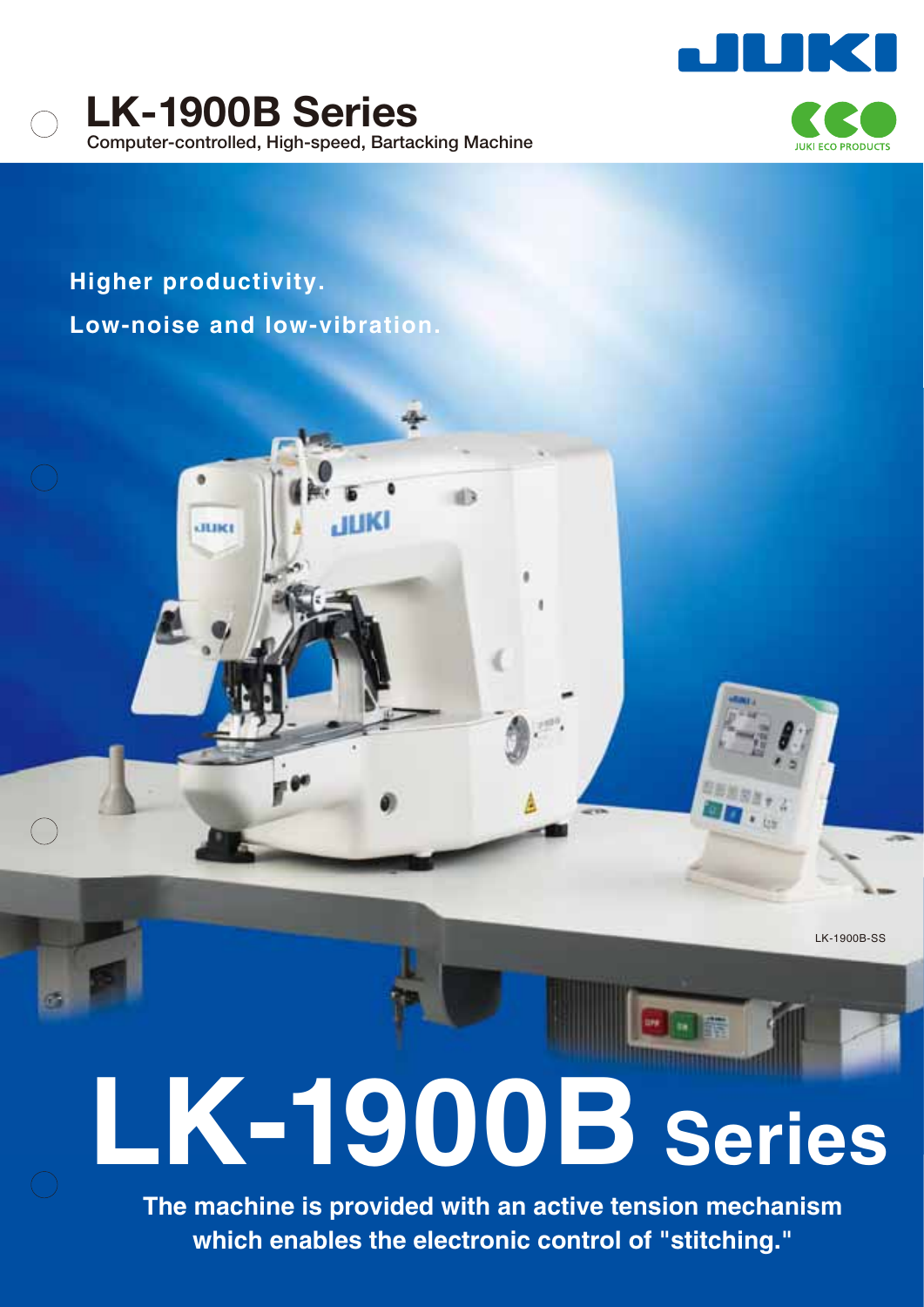

✽Presser foot for vertical bartacking is supplied with the unit as an accessory.

# **Higher productivity.**

The machine achieves sewing speed of 3,200sti/min. The machine's starting, stopping, thread-trimming and automatic presser lifting speeds have been increased to significantly shorten total cycle time.

### **Excellent workability and operability.**

#### **(Low-noise and low-vibration)**

- The direct-drive head (with no belt), which is directly connected to a compact AC servomotor, achieves outstanding. This head helps create a comfortable working environment with reduced vibration and noise.
- The arm section of the machine head is fitted with a hand pulley. This allows the operator to visually check the needle entry points.

# **LK-1900B Series**

**Many different models are prepared according to the type of materials.**

In cases where the needle entry point for button sewing is to be corrected, the sewing starting point can be corrected without the adjustment of the relevant mechanism.

#### **Excellent seam quality.**

#### **Eco-friendly power saving**

An encoder is installed in the pulse motor, thereby achieving substantially improved power-consumption saving.

- **Thanks to our advanced dry-head technology, the frame (needle** bar and thread take-up) no longer requires lubrication. This prevents the material from being stained with lubricating oil.
- Just a small quantity of clean oil is supplied from the oil tank to the hook.

Needle thread grasping mechanism helps produce consistent knot tying at the beginning of sewing. (This device has been factory-set to "invoking prohibited" status at the time of delivery.)

#### **Auto-lifter mechanism utilizing a system.**

- The machine is provided as standard with auto-lifter that uses a stepping-motor system. This helps reduce operator fatigue.
- It is also possible to change over the stroke of the auto-lifter from a onestep stroke to a double-step stroke, which offers easier positioning of a material on the machine. For the double-step stroke, an intermediate stopping height can be established on the operation panel.
- The work clamp foot lift can be set to a maximum of 13mm.
- Since the machine is provided with an active tension mechanism, it is able to set a needle thread tension that matches various sewing conditions (such as thread, material and sewing speed) on the operation panel, store the data in memory and reproduce it.
- The needle thread tension can be separated according to stitching type or portion of a seam, such as the beginning part of the seam, base stitched part, zigzag stitched part and end of the seam (fastening stitch).
- When the operation panel IP-420U is used in combination with the active tension, the needle thread tension can be set on a stitch-by-stitch basis. This helps eliminate undesired thread tension variations at a multi-layered part of a material or with sewing direction, thereby contributing to upgraded seam quality.

#### **The sewing starting point can be corrected.**

#### **Oil stains are eliminated.**

#### **Many different sewing patterns.**

#### **The machine is provided as standard with the active tension (electronic thread tension control mechanism).**

- The machine is provided as standard with 50 different sewing patterns. The machine permits easy changeover of sewing patterns for effortless execution of an inexhaustible range of sewing specifications.
- The LK-1900B is also able to sew buttons using the same data used for the LK-1900 (EP-ROM).





1 S type (Bartacking pocket lip of suits) H type (Bartacking crotch of jeans) F type (Attaching the shoulder straps to brassier) M type (Bartacking shoulder of running shirt) 2

**Higher productivity. Low-noise and low-vibration.**



LK-1900B-SS

The LK-1900B model comes in five different subclass models, such as S type (standard), H type (for heavy-weight materials), F type (for foundation), M type (for knits and knitted materials) and W type (with a large shuttle hook for heavy-weight materials), to offer a choice according to any application.

The needle's penetrating force into the material has been increased. This provides an improved responsiveness to heavy-weight materials for the H type machine.

The W type has adopted a large shuttle hook, which reduces the frequency of bobbin-thread changing to enable highly efficient sewing work.



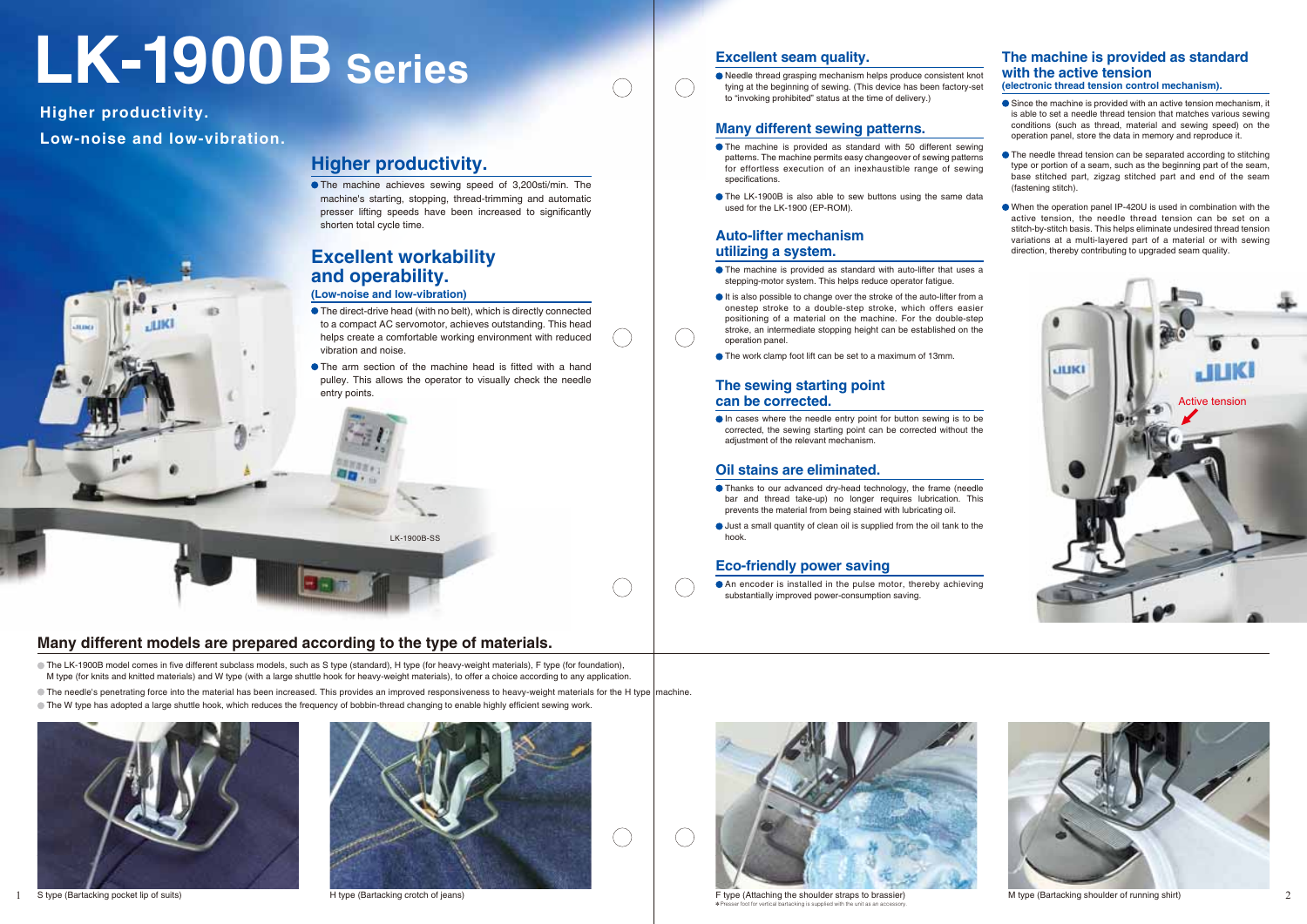✽A finger guard is included in the presser foot.

#### **Computer-controlled, High-speed Bartacking Machine for Eyelet Buttonholes**

1,7000 南南向 国 USB port

**ERD WWWW TOON** 

 $×1008$ 

50



#### **Computer-controlled, High-speed Belt-loop-attaching Machine**





|                                                                     | <b>Work clamp</b><br>foot | <b>Feed plate</b>           | <b>Number of</b><br>pattern |
|---------------------------------------------------------------------|---------------------------|-----------------------------|-----------------------------|
| Provided as<br>standard<br><b>LK-1902B-SS</b><br><b>LK-1902B-HS</b> | 13544465                  | 14143002<br>위<br>24.8       | 17<br>18                    |
| Option<br>For large size                                            | 13545660<br>27            | 13545504<br>∞<br>οĴ<br>27.4 | 19<br>20<br>21              |
| Option<br>For extra                                                 | 13547161                  | 13545801<br>₽<br>37         | 22                          |
| large size                                                          | $\frac{37}{41.5}$         | 13547005<br>∞<br>N<br>37.4  | 22                          |

#### The sewing pattern best suited to the sewing product **to be bartacked can be selected by single-key operation.**

USB card reader

 $\begin{array}{c|c|c|c|c} \hline \mbox{min} & \mbox{SD} & \mbox{CFT} & \mbox{MS} & \mbox{SM} \ \hline \end{array}$ 

The machine is provided as standard with six different linear bartacking patterns. Since the sewing size can be easily changed, the optimal number of stitches and sewing size can be speedily selected according to the belt-loop width. If the normally used patterns are assigned to the patterns keys, a desired pattern can be called up or changed with single-key operation.

- **The machine is provided with a material-drawing mechanism which draws the right and left parallel portions of an eyelet** buttonhole near to one another.
- **The machine performs bartacking with the right and left parallel portions of the eyelet buttonhole drawn near to one another** after the buttonhole is clamped under the work clamp foot, thereby finishing highly durable and well-tensed eyelet buttonholes.

#### **The machine head has been designed with an emphasis on operability.**

With its broadly curved feed bracket (presser arm), the machine permits easy placement of the material to be sewn. The slimly shaped bed and head design that allows free space under the arm demonstrates greater operability in handling materials on the machine and continuous processes. These features contribute substantially to increased productivity in belt-loop attachment processes.

#### **IP-420U** Operation panel provided with programmable functions



**The machine ensures high-quality bartacks on eyelet buttonholes.**

#### **The sewing pattern best suited to the sewing product to be bartacked can be selected by single-key operation.**

- Three different sewing patterns are prepared to enable easy switchover of sewing sizes. If the sewing patterns are assigned to the pattern keys on the operation panel, the sewing patterns can be called up or changed with single-key operation.
- **The machine sews the most optimally suited bartacks on eyelet buttonholes on the front bodies of garments and straight** buttonholes that differ in stitch number and size on jacket lapels, thereby improving the finished quality of sewing products.

#### **The material drawing mechanism can be switched to ON/OFF.**

The material drawing amount can be adjusted to 3mm at maximum. The material drawing mechanism can be switched ON/OFF in accordance with the setting of the memory switch. With these features, the material drawing mechanism can be used with greater flexibility.

#### **STANDARD LIQUID CRYSTAL PANEL (NEW) IP A LIMIT OF**

The operator can easily check the shape of the pattern displayed on the wide liquid crystal panel. Make minor adjustments to data quickly and efficiently. Overall use is easier than ever before.

- Functional settings, such as pattern numbers and needle thread tensions can be established through the operation panel with ease. Distance between holes in a button can be easily changed by means of pattern enlargement/reduction feature. The input and edit data while observing the needle-entry points visually.
- $\bigcirc$  Standard sewing patterns can be assigned to pattern keys P1 to P50. Any of the sewing patterns assigned to the P1 to P25 pattern keys can be activated with a touch of the corresponding key. This means that workability is improved by assigning 25 sewing patterns that are most frequently used to those pattern keys.
- C As many as 99 different cycle sewing patterns, each of which combines a maximum of 99 different sewing patterns, can be stored in the memory.

The memory storage capability of the main body of the sewing machine has been dramatically enhanced. Now the USB-ready main body of the sewing machine uses many different kinds of media. In addition to the Compact Flash card, the main body of the sewing machine is provided as standard with a USB connector. Now, data can be input/output to/from various kinds of media (SD (Secure Digital Card), CF (Compact Flash), SM (Smart Media), FD (floppy disks) etc.) by means of a USB thumb device and a card reader.

# **WORK CLAMP FOOT AND FEED PLATE**<br>**FOR LK-1902B** (for belt-loop attaching)

#### **The IP-420U is a new operation panel configured with a "input function" not available in standard panel.**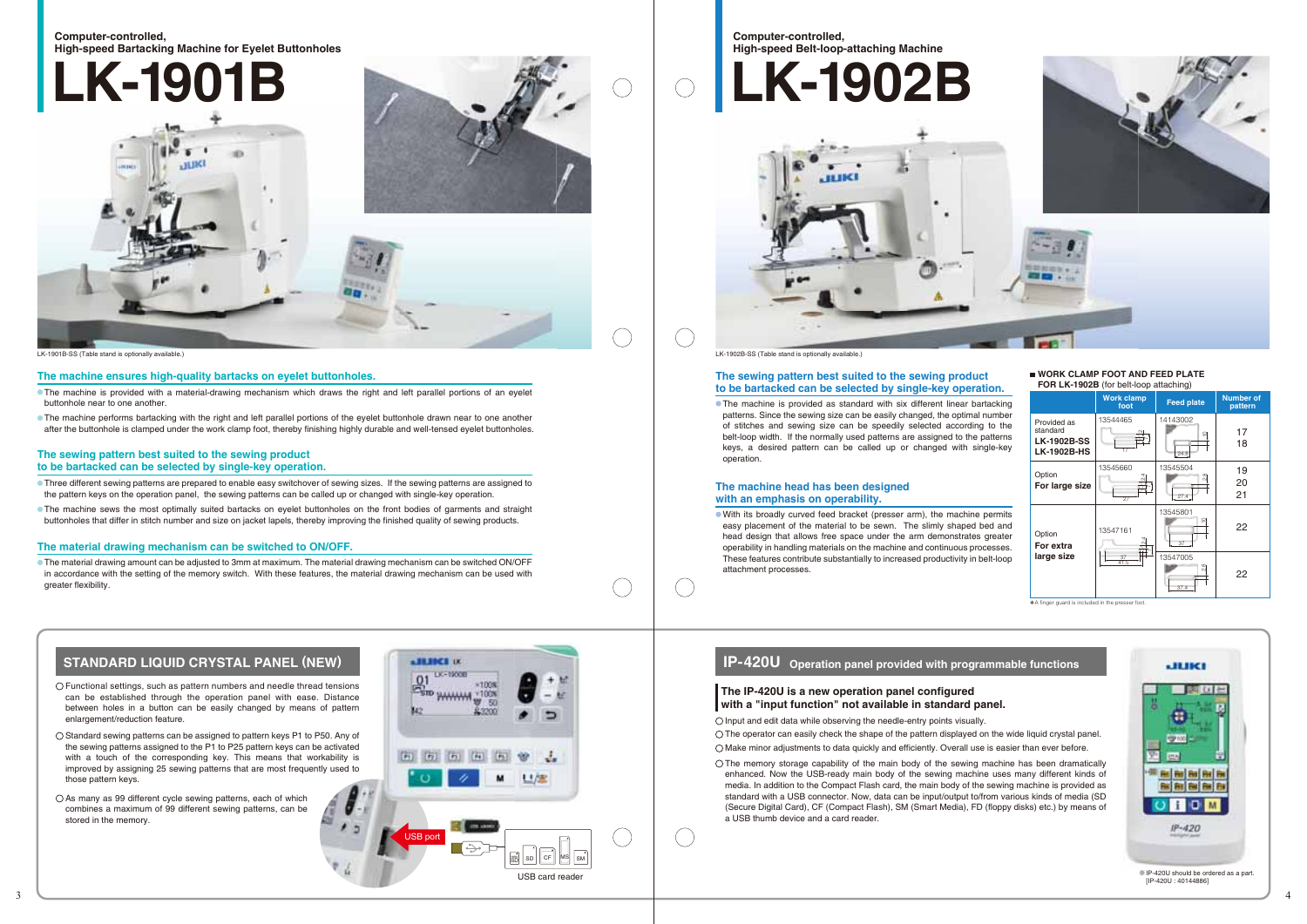# **TABLE OF THE STANDARD PATTERNS**

|                  |                |                       |                       |                 | Sewing size<br>(mm) |                                              |  | <b>Stitch diagram</b> |    |                                                                                                                                                                                                                      |                       | No.             |                |                                              |  |                         |  |  |  |  |  |  |  | Sewing size |  |  |  |  |  |  |  |  |  |
|------------------|----------------|-----------------------|-----------------------|-----------------|---------------------|----------------------------------------------|--|-----------------------|----|----------------------------------------------------------------------------------------------------------------------------------------------------------------------------------------------------------------------|-----------------------|-----------------|----------------|----------------------------------------------|--|-------------------------|--|--|--|--|--|--|--|-------------|--|--|--|--|--|--|--|--|--|
|                  | No.            | <b>Stitch diagram</b> | Number of<br>stitches | Length-<br>wise | Cross-<br>wise      | <b>No. of work</b><br>clamp foot<br>(Note 2) |  |                       |    |                                                                                                                                                                                                                      | Number of<br>stitches | Length-<br>wise | Cross-<br>wise | <b>No. of work</b><br>clamp foot<br>(Note 2) |  |                         |  |  |  |  |  |  |  |             |  |  |  |  |  |  |  |  |  |
|                  | $\mathbf{1}$   |                       |                       | 2.0             | 16                  | 1<br>$\overline{c}$                          |  |                       | 17 |                                                                                                                                                                                                                      | 21                    | $\mathbf 0$     | 10             | 1<br>$\overline{c}$                          |  |                         |  |  |  |  |  |  |  |             |  |  |  |  |  |  |  |  |  |
|                  |                |                       |                       |                 |                     | 3<br>1                                       |  |                       |    |                                                                                                                                                                                                                      |                       |                 |                | 3<br>1                                       |  |                         |  |  |  |  |  |  |  |             |  |  |  |  |  |  |  |  |  |
|                  | 2              |                       |                       | 2.0             | 10                  | $\sqrt{2}$                                   |  |                       | 18 |                                                                                                                                                                                                                      |                       | 0               | 10             | 2                                            |  |                         |  |  |  |  |  |  |  |             |  |  |  |  |  |  |  |  |  |
|                  |                |                       | 42                    |                 |                     | 3<br>$\mathbf{1}$                            |  |                       |    |                                                                                                                                                                                                                      | 28                    |                 |                | 3<br>6                                       |  |                         |  |  |  |  |  |  |  |             |  |  |  |  |  |  |  |  |  |
|                  | $3*$           | <b>WWWWWW</b>         |                       | 2.5             | 16                  | 4                                            |  | Linear bartacking     | 19 |                                                                                                                                                                                                                      |                       | $\mathbf 0$     | 25             | $\overline{7}$                               |  |                         |  |  |  |  |  |  |  |             |  |  |  |  |  |  |  |  |  |
|                  | $4^*$          | MWWWW                 |                       | 3.0             | 24                  | 6                                            |  |                       | 20 |                                                                                                                                                                                                                      | 36                    | 0               | 25             | 6                                            |  |                         |  |  |  |  |  |  |  |             |  |  |  |  |  |  |  |  |  |
|                  |                |                       |                       |                 |                     | $\overline{7}$                               |  |                       |    |                                                                                                                                                                                                                      |                       |                 |                | $\overline{7}$                               |  | Semilunar bartacking    |  |  |  |  |  |  |  |             |  |  |  |  |  |  |  |  |  |
|                  | 5              | KAAAAH                |                       | 2.0             | 10                  | $\mathbf{1}$<br>$\overline{c}$               |  |                       | 21 |                                                                                                                                                                                                                      | 41                    | $\mathbf 0$     | 25             | 6                                            |  |                         |  |  |  |  |  |  |  |             |  |  |  |  |  |  |  |  |  |
| bartacking       |                |                       | 28                    |                 |                     | 3                                            |  |                       |    |                                                                                                                                                                                                                      |                       |                 |                | $\overline{7}$                               |  |                         |  |  |  |  |  |  |  |             |  |  |  |  |  |  |  |  |  |
| Large            | $6*$           | AAAM                  |                       | 2.5             | 16                  | $\mathbf{1}$<br>4                            |  |                       | 22 |                                                                                                                                                                                                                      | 44                    | 0               | 35             | (Note 3)                                     |  |                         |  |  |  |  |  |  |  |             |  |  |  |  |  |  |  |  |  |
|                  |                |                       |                       |                 |                     | $\mathbf{1}$                                 |  |                       |    |                                                                                                                                                                                                                      |                       |                 |                |                                              |  |                         |  |  |  |  |  |  |  |             |  |  |  |  |  |  |  |  |  |
|                  | $\overline{7}$ | <b>WWWWW</b>          |                       | 2.0             | 10                  | $\overline{2}$<br>3                          |  |                       | 23 | (Bottom<br>E MWWW                                                                                                                                                                                                    | 28                    | 20              | 4.0            |                                              |  |                         |  |  |  |  |  |  |  |             |  |  |  |  |  |  |  |  |  |
|                  | $8*$           | AWWWW                 | 36                    | 2.5             | 16                  | 1                                            |  | bartacking            | 24 | (Bottom)<br>E MAAAAAM                                                                                                                                                                                                | 36                    | 20              | 4.0            |                                              |  |                         |  |  |  |  |  |  |  |             |  |  |  |  |  |  |  |  |  |
|                  |                |                       |                       |                 |                     | 4                                            |  |                       |    |                                                                                                                                                                                                                      |                       |                 |                | 9, 10                                        |  |                         |  |  |  |  |  |  |  |             |  |  |  |  |  |  |  |  |  |
|                  | $9*$           | <b>MAAANAMAANA</b>    | 56                    | 3.0             | 24                  | 6                                            |  | Lengthwise            | 25 | (Bottom)<br><b>E WWWWWW</b>                                                                                                                                                                                          | 42                    | 20              | 4.0            |                                              |  | ze bartacking           |  |  |  |  |  |  |  |             |  |  |  |  |  |  |  |  |  |
|                  |                |                       |                       |                 |                     | $\overline{7}$<br>6                          |  |                       |    |                                                                                                                                                                                                                      |                       |                 |                |                                              |  |                         |  |  |  |  |  |  |  |             |  |  |  |  |  |  |  |  |  |
|                  | $10*$          | ₩                     | 64                    | 3.0             | 24                  | $\overline{7}$                               |  |                       | 26 | (Bottom)<br><b>E MARAMANAN</b><br>₩                                                                                                                                                                                  | 56                    | 20              | 4.0            |                                              |  | $\overline{a}$<br>Large |  |  |  |  |  |  |  |             |  |  |  |  |  |  |  |  |  |
|                  |                |                       |                       |                 |                     |                                              |  |                       |    |                                                                                                                                                                                                                      |                       |                 |                |                                              |  |                         |  |  |  |  |  |  |  |             |  |  |  |  |  |  |  |  |  |
|                  | 11             | WWW                   | 21                    | 2.5             | 6                   |                                              |  |                       | 27 | (Bottom)<br>Top)                                                                                                                                                                                                     | 18                    | 20              | $\mathbf 0$    |                                              |  | Knit goods bartacking   |  |  |  |  |  |  |  |             |  |  |  |  |  |  |  |  |  |
| Small bartacking | 12             | <b>ENTERNAL</b>       | 28                    | 2.5             | 6                   | 8                                            |  | bartacking            | 28 | (Bottom)<br>(Top)                                                                                                                                                                                                    |                       | 10              | 0              |                                              |  |                         |  |  |  |  |  |  |  |             |  |  |  |  |  |  |  |  |  |
|                  |                |                       |                       |                 |                     |                                              |  | linear                |    |                                                                                                                                                                                                                      | 21                    |                 |                | 11                                           |  |                         |  |  |  |  |  |  |  |             |  |  |  |  |  |  |  |  |  |
|                  | 13             |                       | 36                    | 2.5             | 6                   |                                              |  |                       | 29 | (Bottom)<br>(Top)                                                                                                                                                                                                    |                       | 20              | $\mathbf 0$    |                                              |  |                         |  |  |  |  |  |  |  |             |  |  |  |  |  |  |  |  |  |
|                  |                |                       |                       |                 |                     |                                              |  | Lengthwise            |    |                                                                                                                                                                                                                      |                       |                 |                |                                              |  |                         |  |  |  |  |  |  |  |             |  |  |  |  |  |  |  |  |  |
|                  | 14             | I <del>V</del>        | 14                    | 2.0             | 8                   |                                              |  |                       | 30 | (Bottom)<br>.<br>Iop                                                                                                                                                                                                 | 28                    | 20              | $\mathbf 0$    |                                              |  |                         |  |  |  |  |  |  |  |             |  |  |  |  |  |  |  |  |  |
|                  | 15             | XX                    | 21                    | 2.0             | 8                   | 5                                            |  |                       |    | (Note) 1. Sewing size shows the dimensions when the scale rate is 100%.<br>2. Refer the No. of work clamp foot to the separate table of work clamp foot.<br>3. For No. 22, modify the work clamp foot blank for use. |                       |                 |                |                                              |  | <b>Round bartacking</b> |  |  |  |  |  |  |  |             |  |  |  |  |  |  |  |  |  |
| Large bartacking |                |                       |                       |                 |                     |                                              |  |                       |    | 4. Use the patterns with * marks for sewing denim.                                                                                                                                                                   |                       |                 |                |                                              |  |                         |  |  |  |  |  |  |  |             |  |  |  |  |  |  |  |  |  |
|                  | 16             |                       | 28                    | 2.0             | 8                   |                                              |  |                       |    |                                                                                                                                                                                                                      |                       |                 |                |                                              |  |                         |  |  |  |  |  |  |  |             |  |  |  |  |  |  |  |  |  |
|                  |                |                       |                       |                 |                     |                                              |  |                       |    |                                                                                                                                                                                                                      |                       |                 |                |                                              |  |                         |  |  |  |  |  |  |  |             |  |  |  |  |  |  |  |  |  |

|                          |  |                       |     |                       | Sewing size<br>(mm)   |                 |                |                         |     |    |
|--------------------------|--|-----------------------|-----|-----------------------|-----------------------|-----------------|----------------|-------------------------|-----|----|
| $clamp$ foot<br>(Note 2) |  |                       | No. | <b>Stitch diagram</b> | Number of<br>stitches | Length-<br>wise | Cross-<br>wise | No. of work<br>(Note 2) |     |    |
| 13<br>13                 |  |                       | 41  | MANAN                 | 29                    | 20              | 2.5            |                         |     |    |
| 13<br>13                 |  |                       | 42  | የሌሎች የተ               | 39                    | 25              | 2.5            |                         |     |    |
| 14                       |  | Lengthwise bartacking |     |                       | 43                    | የትትትትትትትት       | 45             | 25                      | 2.5 | 12 |
| 14                       |  |                       | 44  | አንተዋል የተያያያ ምሳሌ       | 58                    | 30              | 2.5            |                         |     |    |
| 6<br>$\overline{7}$      |  |                       | 45  | rhmmhn                | 75                    | 30              | 2.5            |                         |     |    |
| 5                        |  |                       | 46  | 42                    |                       | 30              | 2.5            |                         |     |    |
|                          |  | Radial tacking        | 47  |                       | 91                    |                 |                |                         |     |    |
| 16                       |  |                       | 48  |                       | 99                    |                 |                | 15                      |     |    |
|                          |  |                       | 49  |                       | 148                   | ø8              |                |                         |     |    |
|                          |  | 50                    |     | 164                   |                       |                 |                |                         |     |    |

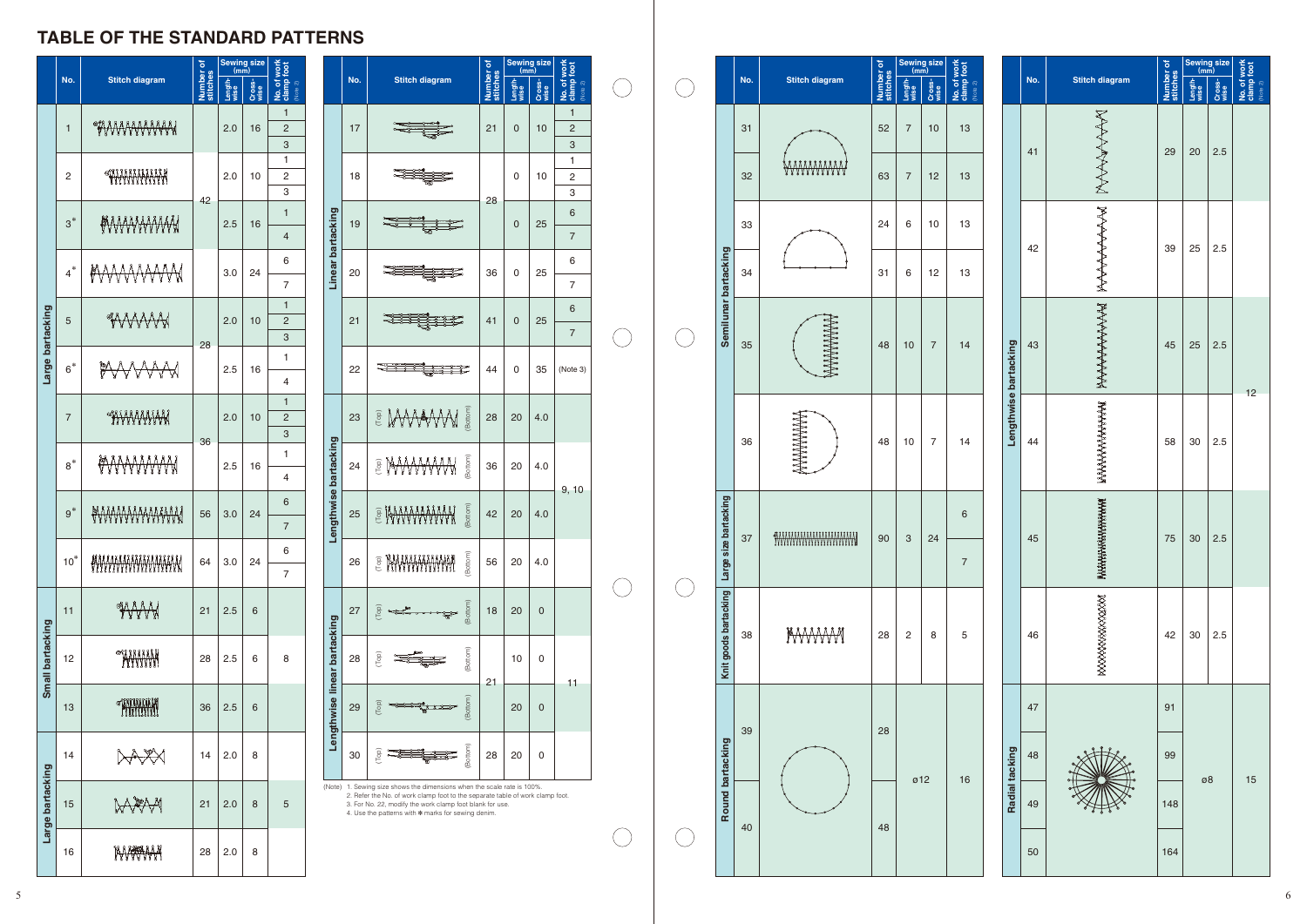# TABLE OF THE WORK CLAMP FOOT **A CONSERVERT CONSUMING THE WORK CLAMP** FOOT

| No. of work<br>clamp foot                   | $\overline{2}$                                                                                                                                                                                                                                                   | $\mathbf{3}$                                        | 5 <sup>5</sup>                                                                                                       | $6\phantom{1}6$<br>7                                            | 8 <sup>°</sup>                  |  |                                                                                                                                                                                                                                                                                |
|---------------------------------------------|------------------------------------------------------------------------------------------------------------------------------------------------------------------------------------------------------------------------------------------------------------------|-----------------------------------------------------|----------------------------------------------------------------------------------------------------------------------|-----------------------------------------------------------------|---------------------------------|--|--------------------------------------------------------------------------------------------------------------------------------------------------------------------------------------------------------------------------------------------------------------------------------|
|                                             | 13518659(asm.)                                                                                                                                                                                                                                                   |                                                     | 13548557(asm.)<br>13542964(asm.)                                                                                     | 13548151(asm.)                                                  | 13542451(asm.                   |  | Simple work clamp kit                                                                                                                                                                                                                                                          |
| Work<br>clamp                               |                                                                                                                                                                                                                                                                  |                                                     |                                                                                                                      |                                                                 | $6 - 3$<br><b>Communication</b> |  | for the LK-1900B Series<br>Conventionally, the front plate has to be removed to change the work clamp.                                                                                                                                                                         |
| foot                                        |                                                                                                                                                                                                                                                                  |                                                     | $\frac{21}{27}$                                                                                                      | -27<br>35                                                       |                                 |  | With the new work clamp kit, the work clamp can be changed without<br>removing the plate.                                                                                                                                                                                      |
|                                             |                                                                                                                                                                                                                                                                  |                                                     |                                                                                                                      |                                                                 |                                 |  |                                                                                                                                                                                                                                                                                |
|                                             | 14116107<br>14116404                                                                                                                                                                                                                                             | 14116800<br>(without knurl) (without knurl)         | 14116305<br>14116206                                                                                                 | 13548003<br>13554803                                            | 14116602                        |  |                                                                                                                                                                                                                                                                                |
|                                             | $^{25}$<br>25                                                                                                                                                                                                                                                    |                                                     |                                                                                                                      | 25                                                              |                                 |  |                                                                                                                                                                                                                                                                                |
| Feed plate                                  |                                                                                                                                                                                                                                                                  |                                                     |                                                                                                                      |                                                                 |                                 |  |                                                                                                                                                                                                                                                                                |
|                                             |                                                                                                                                                                                                                                                                  |                                                     |                                                                                                                      |                                                                 |                                 |  |                                                                                                                                                                                                                                                                                |
|                                             | 29<br>29                                                                                                                                                                                                                                                         | 20                                                  | 11.4<br>21.2                                                                                                         | 37.3<br>27.4                                                    | 24                              |  |                                                                                                                                                                                                                                                                                |
| Finger guard*                               | F.                                                                                                                                                                                                                                                               | 26224204<br>$\blacksquare$                          |                                                                                                                      | 13548300                                                        | 26224204                        |  |                                                                                                                                                                                                                                                                                |
| Application<br>code<br>$S$ (standard)       | S<br>Installed on<br>$\hspace{0.1mm}-\hspace{0.1mm}$<br>machine head                                                                                                                                                                                             |                                                     | H<br>M<br>$\overline{\phantom{0}}$<br>$\overline{\phantom{0}}$                                                       | S<br>H<br>Option<br>$\overline{\phantom{m}}$                    | S<br>Option                     |  |                                                                                                                                                                                                                                                                                |
| $H$ (heavy-weight)                          | $\overline{\phantom{m}}$<br>$\overline{\phantom{m}}$                                                                                                                                                                                                             | $\overline{\phantom{0}}$                            | Option<br>$\hspace{0.1mm}-\hspace{0.1mm}$                                                                            | Installed on<br>$\hspace{0.1mm}-\hspace{0.1mm}$<br>machine head | $\overline{\phantom{a}}$        |  |                                                                                                                                                                                                                                                                                |
| $F$ (foundation)<br>$M$ (knitted materials) | Option*<br>$\hspace{0.1mm}-\hspace{0.1mm}$                                                                                                                                                                                                                       | Installed on<br>machine head*                       | $\overline{\phantom{a}}$<br>$\hspace{0.1mm}-\hspace{0.1mm}$<br>Installed on                                          | $\overline{\phantom{m}}$<br>$\hspace{0.1mm}-\hspace{0.1mm}$     | $\overline{\phantom{0}}$        |  |                                                                                                                                                                                                                                                                                |
| W (with large hook,<br>Meavy-weight mater   | $\hspace{0.1mm}-\hspace{0.1mm}$<br>$\overline{\phantom{m}}$<br>$\overline{\phantom{m}}$                                                                                                                                                                          | $\hspace{0.1mm}-\hspace{0.1mm}$                     | $\hspace{0.1mm}-\hspace{0.1mm}$<br>machine head<br>$\hspace{0.1mm}-\hspace{0.1mm}$<br>$\qquad \qquad \longleftarrow$ | —<br>Installed on<br>machine head                               | —                               |  | • The lever for lifting the work clamp can be independently slid                                                                                                                                                                                                               |
| No. of work<br>clamp foot                   | 9<br>10 <sub>1</sub>                                                                                                                                                                                                                                             | 11                                                  | 12<br>13 <sup>°</sup>                                                                                                | 15 <sub>1</sub><br>14 <sub>1</sub>                              | 16                              |  | back and forth.<br>. The machine parts can be adjusted and replaced entirely by                                                                                                                                                                                                |
|                                             | 13571955(asm.)                                                                                                                                                                                                                                                   | 13561360(asm.                                       | 14137509(Right) 40021871(Right) 40021874(Right) 40021877(Right) 40021880(Right)                                      |                                                                 |                                 |  | hand without screwdrivers or others tools. Changing parts is<br>now a "clean-hands" procedure.                                                                                                                                                                                 |
|                                             |                                                                                                                                                                                                                                                                  |                                                     | 14137608(Left) 40021872(Left) 40021875(Left) 40021878(Left) 40021881(Left)                                           |                                                                 |                                 |  | Simple work $_{\text{R}}$                                                                                                                                                                                                                                                      |
| Work<br>clamp<br>foot                       |                                                                                                                                                                                                                                                                  |                                                     |                                                                                                                      |                                                                 |                                 |  | clamp kit<br>Part No.: 40057279                                                                                                                                                                                                                                                |
|                                             |                                                                                                                                                                                                                                                                  |                                                     | 14                                                                                                                   |                                                                 |                                 |  | II O<br>* The work clamp cover plates (right and left) are not<br>☜                                                                                                                                                                                                            |
|                                             |                                                                                                                                                                                                                                                                  |                                                     | $ 23 -$<br>13.6                                                                                                      |                                                                 |                                 |  | included in the kit.                                                                                                                                                                                                                                                           |
|                                             | 14116909<br>14116503                                                                                                                                                                                                                                             | 14116701                                            | 14137707<br>40021873                                                                                                 | 40021876<br>40021879                                            | 40021882                        |  |                                                                                                                                                                                                                                                                                |
|                                             | (without knurl)                                                                                                                                                                                                                                                  | (without knurl)   (without knurl)   (without knurl) | (with knurl)                                                                                                         | (with knurl)<br>(with knurl)                                    | (with knurl)                    |  |                                                                                                                                                                                                                                                                                |
| Feed plate                                  | 25                                                                                                                                                                                                                                                               |                                                     |                                                                                                                      |                                                                 |                                 |  | Foot pedal for standing work (optional)                                                                                                                                                                                                                                        |
|                                             |                                                                                                                                                                                                                                                                  |                                                     |                                                                                                                      |                                                                 |                                 |  |                                                                                                                                                                                                                                                                                |
|                                             | 5.6<br>15                                                                                                                                                                                                                                                        | 2.4                                                 | 14.4<br>16.6                                                                                                         |                                                                 |                                 |  |                                                                                                                                                                                                                                                                                |
| Finger guard*                               |                                                                                                                                                                                                                                                                  | 14135305                                            |                                                                                                                      | 26224204                                                        |                                 |  |                                                                                                                                                                                                                                                                                |
| Application<br>code<br>$S$ (standard)       | E<br>E<br>$\hspace{0.1mm}-\hspace{0.1mm}$<br>$\overline{\phantom{0}}$                                                                                                                                                                                            | $\hspace{0.1mm}-\hspace{0.1mm}$                     | H<br>S<br>Option<br>$\hspace{0.1mm}-\hspace{0.1mm}$                                                                  | S<br>S<br>Option<br>Option                                      | S<br>Option                     |  |                                                                                                                                                                                                                                                                                |
| $H$ (heavy-weight)                          | $\hspace{0.1mm}-\hspace{0.1mm}$<br>$\overline{\phantom{a}}$                                                                                                                                                                                                      | $\overline{\phantom{m}}$                            | $\overline{\phantom{0}}$<br>$\hspace{0.1mm}-\hspace{0.1mm}$                                                          | $\overline{\phantom{0}}$<br>$\overline{\phantom{m}}$            |                                 |  |                                                                                                                                                                                                                                                                                |
| $F$ (foundation)                            | Supplied with<br>Option*<br>machine as accessory*                                                                                                                                                                                                                | Option                                              | Option<br>$\overline{\phantom{0}}$                                                                                   | $\hspace{0.1mm}-\hspace{0.1mm}$                                 | $\overbrace{\phantom{13333}}$   |  | $\bullet$ PK-57 $^*$<br>● 2-pedal unit for standing work*                                                                                                                                                                                                                      |
| M (knitted materials                        | $\overline{\phantom{m}}$<br>$\overline{\phantom{m}}$                                                                                                                                                                                                             | $\overbrace{\phantom{12333}}$                       | $\overline{\phantom{a}}$<br>$\overbrace{\phantom{13333}}$                                                            | $\overline{\phantom{m}}$                                        | $\overline{\phantom{m}}$        |  | [Part No. M85205800A0]<br>[Part No. GPK570010B0]<br>* To connect the cable asm. to the electrical box,<br>conversion cable (separately available) is necessary.<br>* To connect the cable asm. to the electrical box,<br>conversion cable (separately available) is necessary. |
| W (with large hook,<br>W (heavy-weight mate | $\hspace{0.1mm}-\hspace{0.1mm}$<br>★ For the foundation type (F-type) sewing machine for the European market, the work clamp foot No. 2 is installed on the machine head and the work clamp foot No. 9 is supplied with the machine as an accessory (packed toge | $\hspace{0.1mm}-\hspace{0.1mm}$                     | $\hspace{0.1mm}-\hspace{0.1mm}$                                                                                      | $\hspace{0.1mm}-\hspace{0.1mm}$                                 | $\hspace{0.1mm}-\hspace{0.1mm}$ |  | ● Pedal switch conversion cable asm.<br>● Pedal switch conversion cable asm.                                                                                                                                                                                                   |
|                                             | * Install a finger guard suitable for each work clamp foot when replacing the work clamp foot.                                                                                                                                                                   |                                                     |                                                                                                                      |                                                                 |                                 |  | [Part No. M90125900A0]<br>[Part No. M90135900A0]                                                                                                                                                                                                                               |

- The lever for lifting the work clamp can be independently slid back and forth.
- The machine parts can be adjusted and replaced entirely by hand without screwdrivers or others tools. Changing parts is now a "clean-hands" procedure.



# **Simple work clamp kit Foot pedal for standing work (optional) for the LK-1900B Series** Conventionally, the front plate has to be removed to change the work clamp. With the new work clamp kit, the work clamp can be changed without removing the plate.





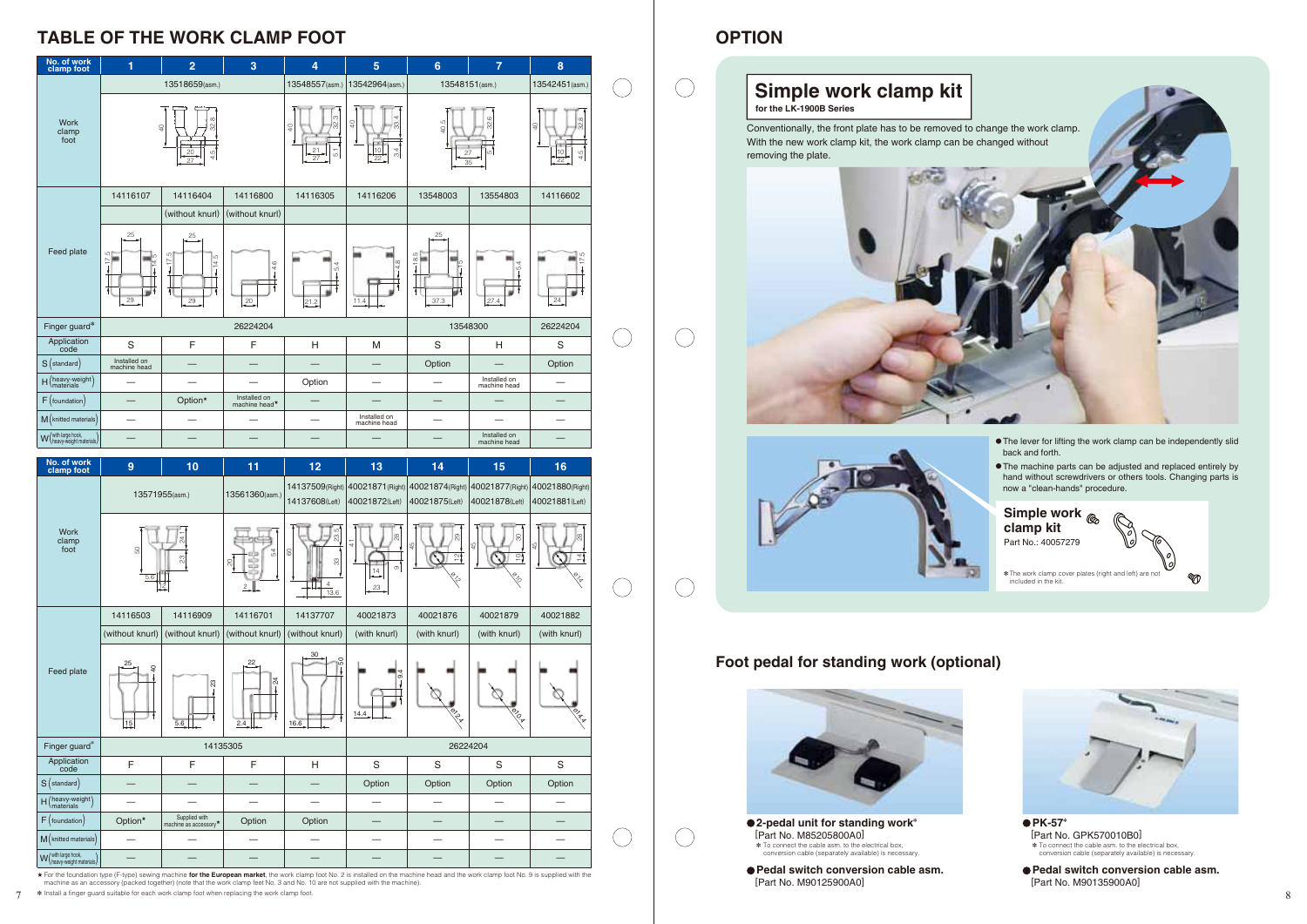# **TABLE OF THE OPTIONAL PARTS**

✽ ✽ ✽ ✽

"sti/min" stands for "Stiches per Minute"<br>CompactFlash™ or CFA specification compatible media.<br>"CompactFlash™" is a registered trademark of SanDisk Corporation, U.S.A.<br>"Other company names and product names/brand names ar

# **SPECIFICATIONS**

| <b>Part name</b>                     | <b>Type</b>                                                     | Part No.    |  |
|--------------------------------------|-----------------------------------------------------------------|-------------|--|
|                                      | Without knurl/with plating<br>Sewing area 20×40                 | 14120109    |  |
| Feed plate blank                     | With knurl/with plating<br>Sewing area 20×40                    | 14120307    |  |
|                                      | Without knurl/stainless steel*<br>Sewing area 20×40             | 14120505    |  |
|                                      | Without knurl/with plating<br>Sewing area 30×40                 | 40021855    |  |
|                                      | Without knurl/without plating<br>Sewing area 30×40              | 40021856    |  |
| $t = 1.2$                            | Without knurl/stainless steel*<br>Sewing area 30×40             | 40021857    |  |
| *Stainless steel<br>$t = 0.5$        | With knurl/with plating<br>Sewing area 30×40                    | 40021858    |  |
|                                      | With knurl/without plating<br>Sewing area 30×40                 | 40021859    |  |
| Work clamp foot<br>face plate (asm.) | Face plate for presser blank                                    | 14121263    |  |
|                                      | With knurl/with plating (right)<br>Sewing area 20×40            | 14121701    |  |
| Presser blank                        | With knurl/with plating (left)<br>Sewing area 20×40             | 14121800    |  |
|                                      | With knurl/with plating (right)<br>Sewing area 30×40            | 40021851    |  |
|                                      | With knurl/with plating (left)<br>Sewing area 30×40             | 40021852    |  |
| $t = 3.2$                            | With knurl/without plating (right)<br>Sewing area 30×40         | 40021853    |  |
|                                      | With knurl/without plating (left)<br>Sewing area 30×40          | 40021854    |  |
| Work clamp<br>foot blank             | With knurl/with plating (right)                                 | 40021869    |  |
|                                      | With knurl/with plating (left)                                  | 40021870    |  |
| Needle hole guide                    | A=1.6 B=2.6 With relief slit Standard type                      | B2426280000 |  |
|                                      | A=1.6 B=2.0 Without relief slit F and M types                   | D2426282C00 |  |
|                                      | A=2.3 B=4.0 Without relief slit for heavy-weight material       | 14109607    |  |
|                                      | A=2.7 B=3.7 Without relief slit for extra heavy-weight material | D2426MMCK00 |  |
| Finger guard (1)                     | A=56.5 B=64                                                     | 13533104    |  |
|                                      | A=59 B=74 For extra-large bartacking                            | 13548300    |  |
| Finger guard (2)                     | A=66.5 B=43 For lengthwise bartacking                           | 13573407    |  |
| Finger guard (3)                     | A=21.5 B=35.5 L=67 For lengthwise bartacking                    | 14135305    |  |
| Finger guard (4)                     | A=21.5 B=35.5 L=58.5 For specially ordered work clamp           | 14120000    |  |

| <b>Model name</b>                                  | <b>Eyelet buttonhole</b><br>bartacking machine    | <b>Belt-loop attaching machine</b>                                                                         |                                                                                                                               |  |  |  |
|----------------------------------------------------|---------------------------------------------------|------------------------------------------------------------------------------------------------------------|-------------------------------------------------------------------------------------------------------------------------------|--|--|--|
|                                                    | <b>LK-1901B-SS</b>                                | <b>LK-1902B-SS</b>                                                                                         | <b>LK-1902B-HS</b>                                                                                                            |  |  |  |
| Application                                        | Standard                                          | Standard                                                                                                   | For heavy-weight<br>materials                                                                                                 |  |  |  |
| Max. sewing speed                                  | 3,000sti/min*                                     |                                                                                                            |                                                                                                                               |  |  |  |
| Sewing area                                        | 30mm (L) $\times$ 40mm (W)                        |                                                                                                            |                                                                                                                               |  |  |  |
| Stitch length                                      |                                                   | $0.1 - 10$ mm                                                                                              |                                                                                                                               |  |  |  |
| Needle bar stroke                                  |                                                   | 41.2mm                                                                                                     |                                                                                                                               |  |  |  |
| Lift of the work clamp foot                        |                                                   | Standard 14mm<br>(by using the reverse-rotation needle-up function 17mm)                                   |                                                                                                                               |  |  |  |
| Auto-lifter                                        |                                                   | Provided as standard (stepping motor type)                                                                 |                                                                                                                               |  |  |  |
| Needle thread tension                              |                                                   | Active tension (electronic thread tension control mechanism)                                               |                                                                                                                               |  |  |  |
| Needle (at the time of delivery)                   | $DPx5$ (#14)                                      | $DPx5$ (#14)                                                                                               |                                                                                                                               |  |  |  |
| Hook                                               | Standard shuttle hook                             |                                                                                                            |                                                                                                                               |  |  |  |
| Number of stitches<br>that can be stored in memory | Max. 20,000 stitches                              |                                                                                                            |                                                                                                                               |  |  |  |
| Applicable pattern number                          | 11, 12, 13                                        |                                                                                                            | 17, 18 (19, 20, 21, 22*)<br>*This device has been factory-set to<br>"invoking prohibited "<br>status at the time of delivery. |  |  |  |
| Number of data that can be input                   |                                                   | 200 patterns<br>(for up to 150 patterns, sewing data can be added.)                                        |                                                                                                                               |  |  |  |
| <b>Enlarging/Reducing facility</b>                 |                                                   | 20~200% (1% step), Pattern enlargement/reduction<br>can be done by increasing/decreasing the stitch length |                                                                                                                               |  |  |  |
| Memory method                                      |                                                   | Internal-organs memory                                                                                     |                                                                                                                               |  |  |  |
| Material drawing amount                            | Max. 3mm                                          |                                                                                                            |                                                                                                                               |  |  |  |
| <b>Bobbin thread counter</b>                       |                                                   | Provided as standard (up/down method)                                                                      |                                                                                                                               |  |  |  |
| Lubrication                                        | Hook: minute-quantity lubrication                 |                                                                                                            |                                                                                                                               |  |  |  |
| Lubricating oil                                    | JUKI New Defrix Oil No.2 (equivalent to ISO VG32) |                                                                                                            |                                                                                                                               |  |  |  |
| Sewing machine motor                               |                                                   | 450W compact AC servomotor (direct-drive system)                                                           |                                                                                                                               |  |  |  |
| Power consumption                                  |                                                   | 250VA                                                                                                      |                                                                                                                               |  |  |  |
| Weight                                             |                                                   | Machine head (include motor) 42kg, Control box 5.6kg                                                       |                                                                                                                               |  |  |  |

 $\bigcirc$ 

 $\bigcirc$ 

 $\bigcirc$ 

| <b>Part name</b>  | <b>Feature</b>                                                      |             |  |  |  |  |  |
|-------------------|---------------------------------------------------------------------|-------------|--|--|--|--|--|
| Silicon oil pipe  | The silicon oil pipe are the parts which cool the heat of a needle. |             |  |  |  |  |  |
| $\circledcirc$    | <b>Type</b>                                                         | Part No.    |  |  |  |  |  |
|                   | Silicon oil pipe                                                    | 40040910    |  |  |  |  |  |
| O                 | Rubber plug                                                         | TA1050504R0 |  |  |  |  |  |
|                   | Oil felt                                                            | 13501705    |  |  |  |  |  |
| <b>Change Co.</b> | Silicon oil thread guide                                            | B1127280000 |  |  |  |  |  |
|                   | Screw 11/64 - 40 L5                                                 | SS4110515SP |  |  |  |  |  |
|                   | Silicon oil pouring hole                                            | 13501408    |  |  |  |  |  |

| <b>Model name</b>                                  | <b>LK-1900B-SS</b>                                | <b>LK-1900B-HS</b>            | <b>LK-1900B-FS</b>                                                                                         | <b>LK-1900B-MS</b>                 | <b>LK-1900B-WS</b>                               |  |  |  |
|----------------------------------------------------|---------------------------------------------------|-------------------------------|------------------------------------------------------------------------------------------------------------|------------------------------------|--------------------------------------------------|--|--|--|
| Application                                        | Standard                                          | For heavy-weight<br>materials | For foundation                                                                                             | For knits and<br>knitted materials | With large hook<br>for heavy-weight<br>materials |  |  |  |
| Max. sewing speed                                  |                                                   |                               | 3,200sti/min*                                                                                              |                                    | 2,700sti/min*                                    |  |  |  |
| Sewing area                                        | 30mm $(L) \times 40$ mm $(W)$                     |                               |                                                                                                            |                                    |                                                  |  |  |  |
| Stitch length                                      |                                                   |                               | $0.1 - 10$ mm (0.1mm step)                                                                                 |                                    |                                                  |  |  |  |
| Needle bar stroke                                  |                                                   |                               | 41.2mm                                                                                                     |                                    |                                                  |  |  |  |
| Lift of the work clamp foot                        |                                                   |                               | Standard 14mm (17mm when the reverse-rotation needle-up function)                                          |                                    |                                                  |  |  |  |
| Auto-lifter                                        |                                                   |                               | Provided as standard (stepping motor type)                                                                 |                                    |                                                  |  |  |  |
| Needle thread tension                              |                                                   |                               | Active tension (electronic thread tension control system)                                                  |                                    |                                                  |  |  |  |
| Needle (at the time of delivery)                   | $DP\times 5$ (#14)                                | DP×17 (#21)                   | $DPx5$ (#11)                                                                                               | $DPx5$ (#11)                       | DP×17 (#21)                                      |  |  |  |
| Hook                                               |                                                   |                               | Standard shuttle hook                                                                                      |                                    | Large shuttle hook                               |  |  |  |
| Number of stitches<br>that can be stored in memory |                                                   |                               | Max. 20,000 stitches                                                                                       |                                    |                                                  |  |  |  |
| Number of standard patterns                        |                                                   |                               | 50 patterns                                                                                                |                                    |                                                  |  |  |  |
| Number of data that can be input                   |                                                   |                               | 200 patterns (for up to 150 patterns, sewing data can be added.)                                           |                                    |                                                  |  |  |  |
| Enlarging/Reducing facility                        |                                                   |                               | 20~200% (1% step), Pattern enlargement/reduction<br>can be done by increasing/decreasing the stitch length |                                    |                                                  |  |  |  |
| Memory method                                      |                                                   |                               | Internal-organs memory                                                                                     |                                    |                                                  |  |  |  |
| Bobbin thread counter                              |                                                   |                               | Provided as standard (up/down method)                                                                      |                                    |                                                  |  |  |  |
| Lubrication                                        |                                                   |                               | Hook: minute-quantity lubrication                                                                          |                                    |                                                  |  |  |  |
| Lubricating oil                                    | JUKI New Defrix Oil No.2 (equivalent to ISO VG32) |                               |                                                                                                            |                                    |                                                  |  |  |  |
| Sewing machine motor                               |                                                   |                               | 450W compact AC servomotor (direct-drive system)                                                           |                                    |                                                  |  |  |  |
| Power consumption                                  |                                                   |                               | 250VA                                                                                                      |                                    |                                                  |  |  |  |
| Weight                                             |                                                   |                               | Machine head (include motor) 42kg, Control box 5.6kg                                                       |                                    |                                                  |  |  |  |